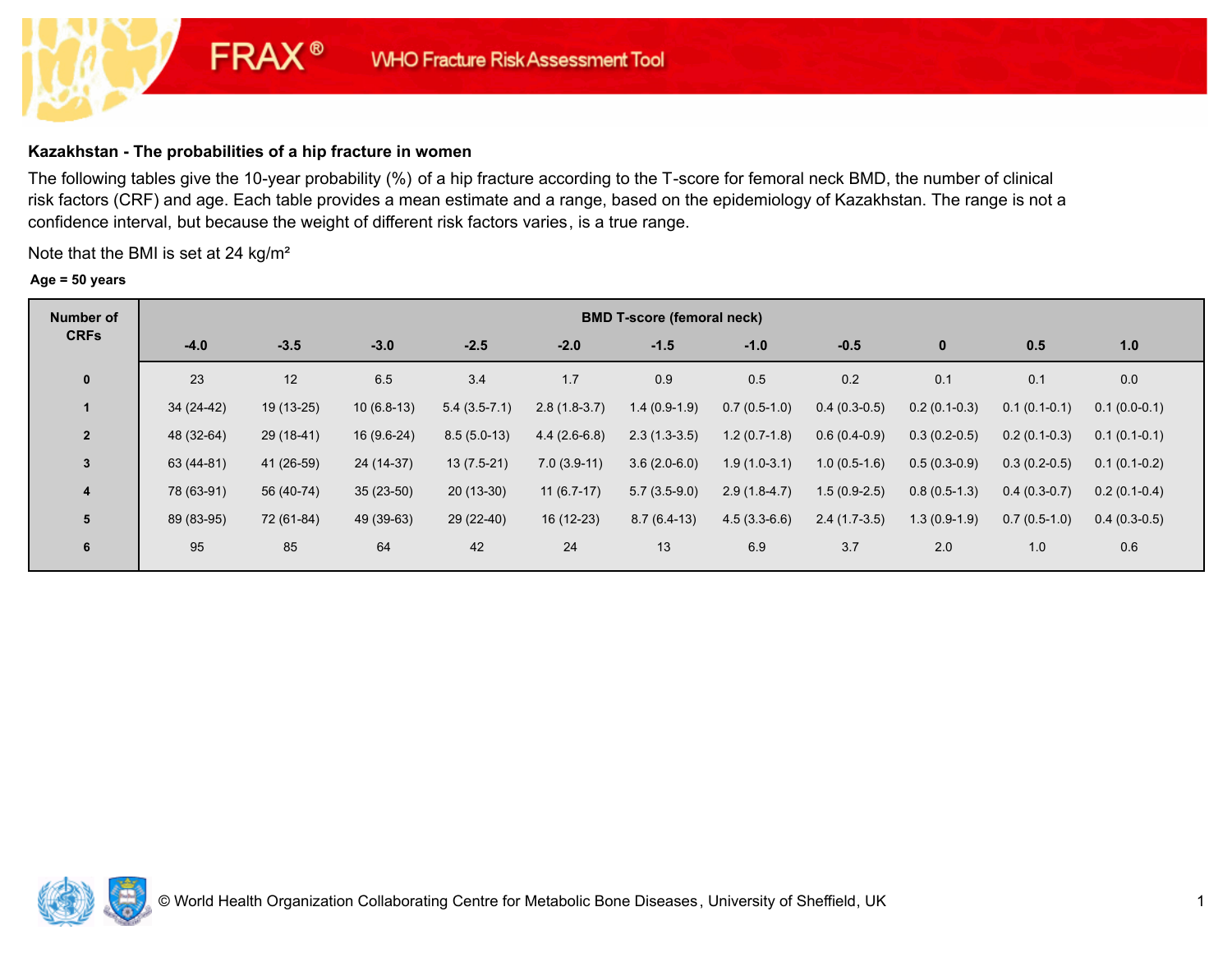#### **Age = 55 years**

**FRAX®** 

| <b>Number of</b> | <b>BMD T-score (femoral neck)</b> |             |              |                |                  |                |                |                |                |                |                |  |  |
|------------------|-----------------------------------|-------------|--------------|----------------|------------------|----------------|----------------|----------------|----------------|----------------|----------------|--|--|
| <b>CRFs</b>      | $-4.0$                            | $-3.5$      | $-3.0$       | $-2.5$         | $-2.0$           | $-1.5$         | $-1.0$         | $-0.5$         | $\bf{0}$       | 0.5            | 1.0            |  |  |
| $\mathbf 0$      | 21                                | 12          | 6.7          | 3.7            | 2.0              | 1.1            | 0.6            | 0.3            | 0.2            | 0.1            | 0.1            |  |  |
|                  | $32(22-38)$                       | 19 (13-23)  | $10(7.1-13)$ | $5.8(3.8-7.1)$ | $3.1(2.1-3.9)$   | $1.7(1.1-2.1)$ | $0.9(0.6-1.1)$ | $0.5(0.3-0.6)$ | $0.3(0.2-0.4)$ | $0.2(0.1-0.2)$ | $0.1(0.1-0.1)$ |  |  |
| $\overline{2}$   | 45 (30-58)                        | 28 (18-38)  | $16(9.9-23)$ | $9.0(5.4-13)$  | $4.9(3.0 - 7.1)$ | $2.7(1.6-3.9)$ | $1.4(0.9-2.1)$ | $0.8(0.5-1.2)$ | $0.4(0.3-0.7)$ | $0.2(0.2-0.4)$ | $0.1(0.1-0.2)$ |  |  |
| $\mathbf{3}$     | 59 (42-76)                        | $39(26-55)$ | 24 (15-35)   | $14(8.2-21)$   | $7.6(4.5-12)$    | $4.2(2.4-6.6)$ | $2.3(1.3-3.6)$ | $1.3(0.7-2.0)$ | $0.7(0.4-1.1)$ | $0.4(0.2-0.6)$ | $0.2(0.1-0.4)$ |  |  |
| $\overline{4}$   | 74 (60-87)                        | 53 (40-70)  | 34 (24-48)   | $20(14-30)$    | $12(7.6-18)$     | $6.4(4.1-9.9)$ | $3.5(2.2-5.4)$ | $2.0(1.3-3.1)$ | $1.1(0.7-1.7)$ | $0.6(0.4-1.0)$ | $0.3(0.2-0.5)$ |  |  |
| 5                | 86 (80-92)                        | 68 (60-80)  | 47 (40-60)   | 29 (24-40)     | 17 (14-24)       | $9.7(7.6-14)$  | $5.3(4.1-7.6)$ | $3.0(2.3-4.3)$ | $1.7(1.3-2.4)$ | $0.9(0.7-1.4)$ | $0.5(0.4-0.8)$ |  |  |
| 6                | 93                                | 82          | 62           | 41             | 25               | 14             | 8.0            | 4.5            | 2.6            | 1.4            | 0.8            |  |  |

# **Age = 60 years**

| Number of      | <b>BMD T-score (femoral neck)</b> |             |              |                |                |                |                |                |                |                |                |  |  |
|----------------|-----------------------------------|-------------|--------------|----------------|----------------|----------------|----------------|----------------|----------------|----------------|----------------|--|--|
| <b>CRFs</b>    | $-4.0$                            | $-3.5$      | $-3.0$       | $-2.5$         | $-2.0$         | $-1.5$         | $-1.0$         | $-0.5$         | $\bf{0}$       | 0.5            | 1.0            |  |  |
| $\mathbf 0$    | 21                                | 12          | 7.1          | 4.0            | 2.3            | 1.3            | 0.7            | 0.4            | 0.2            | 0.1            | 0.1            |  |  |
| $\mathbf 1$    | $30(22-35)$                       | $18(13-22)$ | $11(7.4-13)$ | $6.2(4.2-7.3)$ | $3.5(2.4-4.1)$ | $2.0(1.3-2.3)$ | $1.1(0.8-1.3)$ | $0.6(0.4-0.8)$ | $0.4(0.3-0.4)$ | $0.2(0.1-0.3)$ | $0.1(0.1-0.2)$ |  |  |
| $\overline{2}$ | 42 (30-54)                        | 27 (18-35)  | 16 (10-22)   | $9.4(5.9-13)$  | $5.4(3.4-7.4)$ | $3.0(1.9-4.2)$ | $1.7(1.1-2.4)$ | $1.0(0.6-1.4)$ | $0.6(0.4-0.8)$ | $0.3(0.2-0.5)$ | $0.2(0.1-0.3)$ |  |  |
| 3              | 56 (41-71)                        | $38(26-51)$ | 24 (15-34)   | 14 (8.9-21)    | $8.2(5.1-12)$  | $4.6(2.9-7.0)$ | $2.7(1.6-4.1)$ | $1.5(0.9-2.4)$ | $0.9(0.5-1.4)$ | $0.5(0.3-0.8)$ | $0.3(0.2-0.5)$ |  |  |
| 4              | 70 (59-82)                        | $51(40-66)$ | $34(25-46)$  | $21(15-30)$    | $12(8.5-18)$   | $7.0(4.8-11)$  | $4.0(2.8-6.1)$ | $2.4(1.6-3.6)$ | $1.4(0.9-2.1)$ | $0.8(0.5-1.2)$ | $0.5(0.3-0.7)$ |  |  |
| 5              | 82 (77-89)                        | 65 (59-77)  | 46 (40-58)   | 29 (25-39)     | 18 (15-25)     | $10(8.6-15)$   | $6.1(5.0-8.6)$ | $3.6(2.9-5.1)$ | $2.1(1.7-3.0)$ | $1.2(1.0-1.7)$ | $0.7(0.6-1.0)$ |  |  |
| 6              | 90                                | 78          | 60           | 41             | 26             | 15             | 9.0            | 5.3            | 3.1            | 1.8            | 1.1            |  |  |

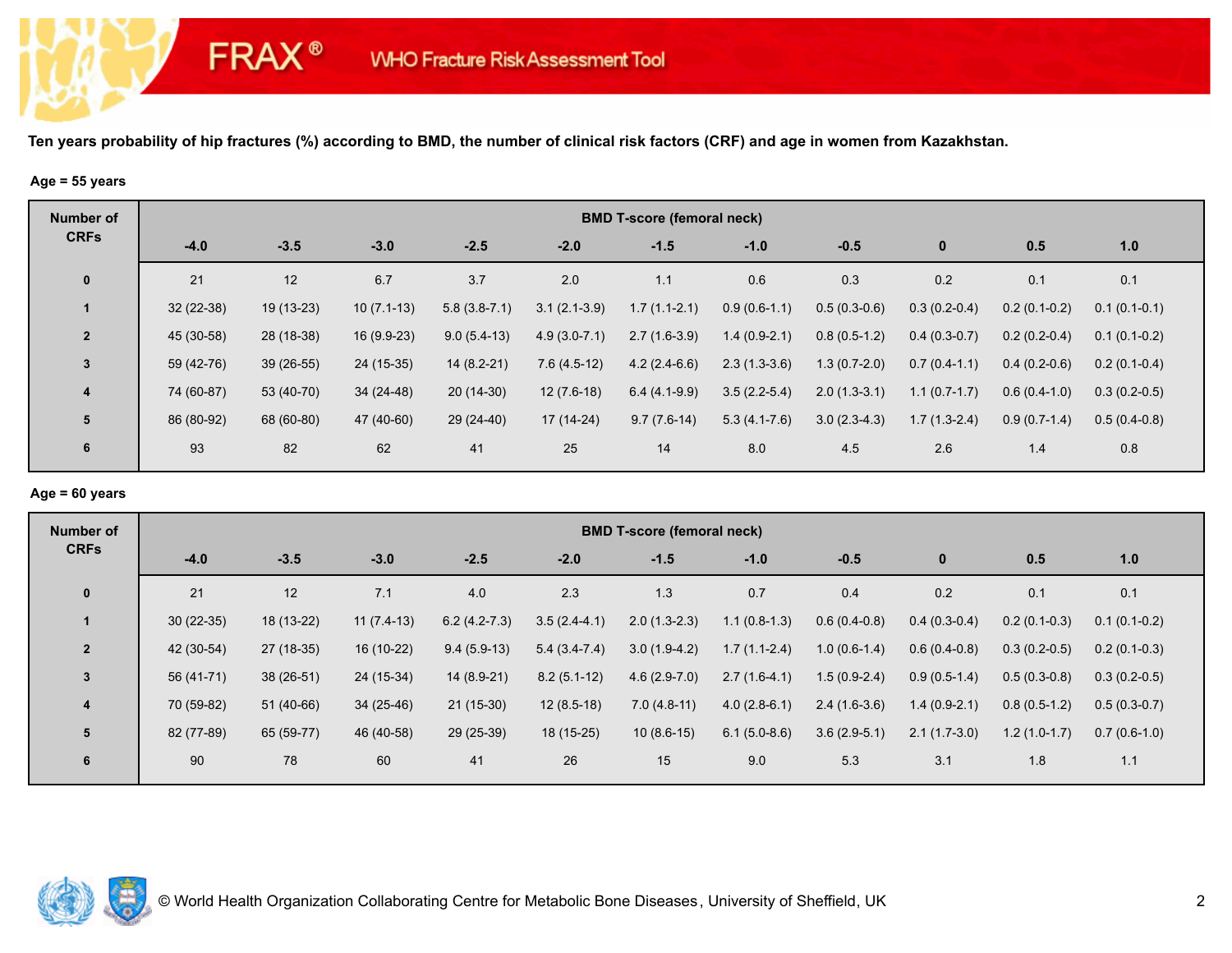#### **Age = 65 years**

**FRAX®** 

| <b>Number of</b> |             | <b>BMD T-score (femoral neck)</b> |              |                |                |                |                |                |                |                |                |  |  |  |
|------------------|-------------|-----------------------------------|--------------|----------------|----------------|----------------|----------------|----------------|----------------|----------------|----------------|--|--|--|
| <b>CRFs</b>      | $-4.0$      | $-3.5$                            | $-3.0$       | $-2.5$         | $-2.0$         | $-1.5$         | $-1.0$         | $-0.5$         | $\bf{0}$       | 0.5            | 1.0            |  |  |  |
| $\mathbf 0$      | 21          | 13                                | 7.6          | 4.5            | 2.6            | 1.5            | 0.9            | 0.6            | 0.3            | 0.2            | 0.1            |  |  |  |
|                  | $30(22-34)$ | 19 (13-22)                        | $11(8.0-13)$ | $6.8(4.7-8.0)$ | $4.0(2.8-4.8)$ | $2.3(1.6-2.8)$ | $1.4(1.0-1.7)$ | $0.9(0.6-1.0)$ | $0.5(0.4-0.6)$ | $0.3(0.2-0.4)$ | $0.2(0.1-0.2)$ |  |  |  |
| $\overline{2}$   | 41 (29-50)  | 27 (18-34)                        | $17(11-21)$  | $10(6.6-13)$   | $6.0(3.9-7.8)$ | $3.5(2.3-4.6)$ | $2.1(1.4-2.8)$ | $1.3(0.8-1.7)$ | $0.8(0.5-1.0)$ | $0.5(0.3-0.6)$ | $0.3(0.2-0.4)$ |  |  |  |
| $\mathbf{3}$     | $53(41-65)$ | $37(26-48)$                       | 24 (16-32)   | $15(9.9-21)$   | $8.9(5.9-13)$  | $5.3(3.5-7.6)$ | $3.2(2.1-4.7)$ | $2.0(1.3-2.8)$ | $1.2(0.8-1.7)$ | $0.7(0.5-1.0)$ | $0.4(0.3-0.6)$ |  |  |  |
| $\overline{4}$   | 66 (57-77)  | 49 (40-62)                        | $33(26-44)$  | $21(16-30)$    | $13(9.7-19)$   | $7.8(5.7-11)$  | $4.8(3.5-7.0)$ | $2.9(2.1-4.3)$ | $1.8(1.3-2.6)$ | $1.1(0.8-1.6)$ | $0.6(0.5-1.0)$ |  |  |  |
| 5                | 77 (73-85)  | 62 (56-73)                        | 45 (39-56)   | $30(25-39)$    | 19 (16-25)     | $11(9.5-16)$   | $7.1(5.8-9.8)$ | $4.3(3.6-6.1)$ | $2.6(2.2-3.7)$ | $1.6(1.3-2.3)$ | $1.0(0.8-1.4)$ |  |  |  |
| 6                | 85          | 74                                | 57           | 40             | 26             | 16             | 10             | 6.4            | 3.9            | 2.4            | 1.4            |  |  |  |

# **Age = 70 years**

| Number of               | <b>BMD T-score (femoral neck)</b> |             |             |               |                |                |                |                  |                |                |                |  |  |
|-------------------------|-----------------------------------|-------------|-------------|---------------|----------------|----------------|----------------|------------------|----------------|----------------|----------------|--|--|
| <b>CRFs</b>             | $-4.0$                            | $-3.5$      | $-3.0$      | $-2.5$        | $-2.0$         | $-1.5$         | $-1.0$         | $-0.5$           | $\bf{0}$       | 0.5            | 1.0            |  |  |
| $\mathbf 0$             | 20                                | 13          | 8.1         | 5.0           | 3.0            | 1.9            | 1.2            | 0.7              | 0.5            | 0.3            | 0.2            |  |  |
| $\mathbf 1$             | $31(27-38)$                       | $21(18-25)$ | $13(11-16)$ | $8.2(7.0-10)$ | $5.1(4.3-6.4)$ | $3.1(2.7-4.0)$ | $2.0(1.7-2.5)$ | $1.3(1.1-1.6)$   | $0.8(0.7-1.0)$ | $0.5(0.4-0.6)$ | $0.3(0.3-0.4)$ |  |  |
| $\overline{2}$          | 45 (38-55)                        | $31(26-40)$ | $21(17-27)$ | $13(10-18)$   | $8.3(6.5-11)$  | $5.2(4.0-7.1)$ | $3.3(2.6-4.5)$ | $2.1(1.6-2.9)$   | $1.3(1.0-1.8)$ | $0.8(0.6-1.1)$ | $0.5(0.4-0.7)$ |  |  |
| 3                       | 60 (52-68)                        | 45 (36-54)  | $31(24-39)$ | $21(16-27)$   | $13(9.8-17)$   | $8.5(6.2-11)$  | $5.5(3.9-7.3)$ | $3.5(2.5-4.7)$   | $2.2(1.6-3.0)$ | $1.4(1.0-1.9)$ | $0.9(0.6-1.2)$ |  |  |
| $\overline{\mathbf{4}}$ | 74 (66-79)                        | 61 (51-67)  | 45 (36-52)  | $32(24-37)$   | $21(16-25)$    | 14 (10.0-17)   | $8.9(6.4-11)$  | $5.7(4.1 - 7.1)$ | $3.6(2.6-4.6)$ | $2.3(1.7-2.9)$ | $1.5(1.0-1.8)$ |  |  |
| 5                       | 83 (78-85)                        | 74 (67-77)  | $61(52-65)$ | 45 (38-50)    | $32(26-35)$    | $21(17-24)$    | $14(11-16)$    | $9.2(7.2-11)$    | $6.0(4.6-6.9)$ | $3.8(2.9-4.4)$ | $2.4(1.9-2.8)$ |  |  |
| 6                       | 88                                | 83          | 74          | 61            | 46             | 32             | 22             | 15               | 9.6            | 6.2            | 4.0            |  |  |

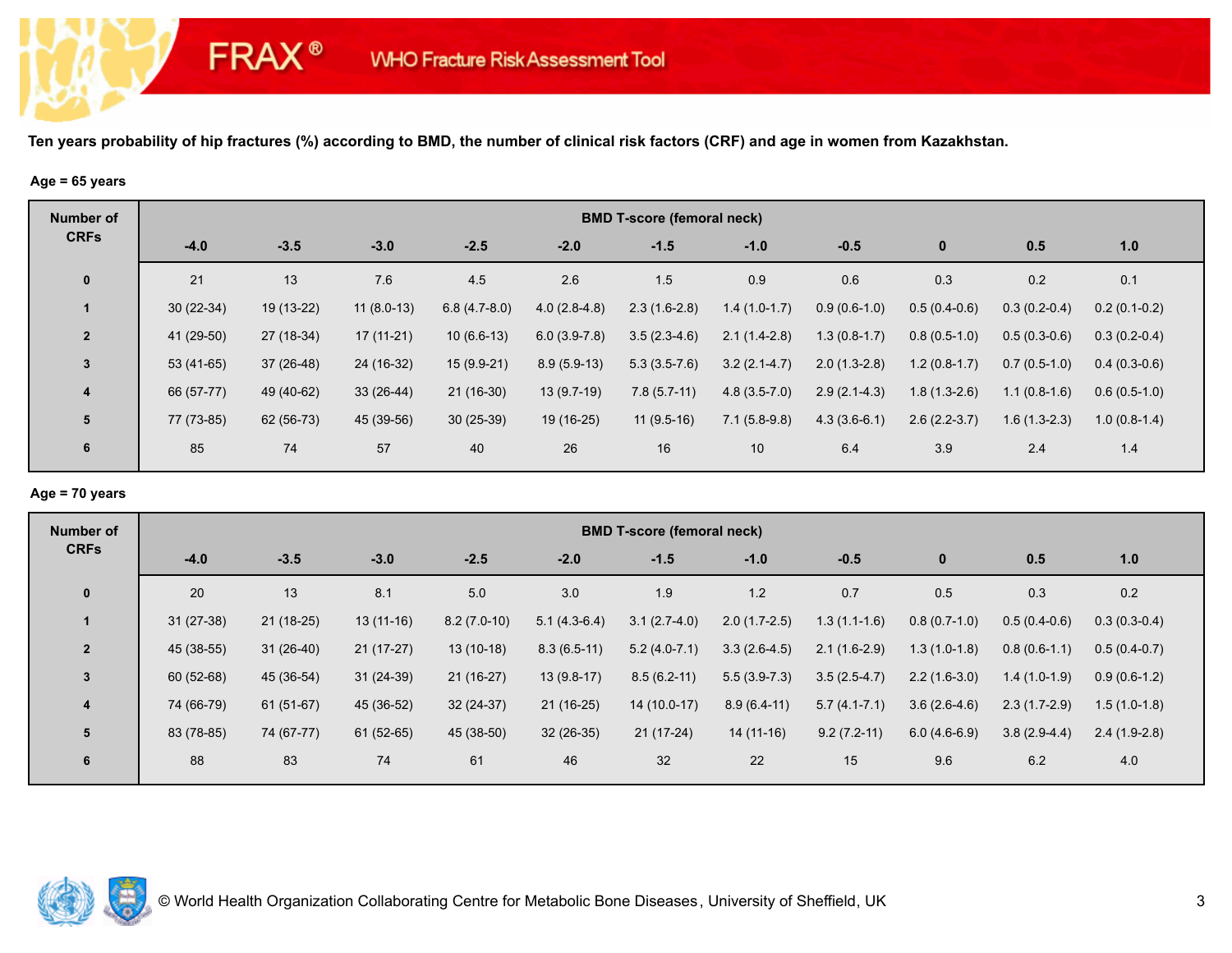#### **Age = 75 years**

**FRAX®** 

| <b>Number of</b> | <b>BMD T-score (femoral neck)</b> |             |             |              |               |                |                |                |                |                |                |  |  |
|------------------|-----------------------------------|-------------|-------------|--------------|---------------|----------------|----------------|----------------|----------------|----------------|----------------|--|--|
| <b>CRFs</b>      | $-4.0$                            | $-3.5$      | $-3.0$      | $-2.5$       | $-2.0$        | $-1.5$         | $-1.0$         | $-0.5$         | $\bf{0}$       | 0.5            | 1.0            |  |  |
| $\mathbf 0$      | 19                                | 13          | 8.3         | 5.4          | 3.5           | 2.3            | 1.5            | 1.0            | 0.7            | 0.4            | 0.3            |  |  |
|                  | $32(26-56)$                       | $23(17-43)$ | $15(12-31)$ | $10(7.6-21)$ | $6.8(4.9-14)$ | $4.5(3.2-9.6)$ | $3.0(2.1-6.4)$ | $2.0(1.4-4.3)$ | $1.3(0.9-2.9)$ | $0.9(0.6-1.9)$ | $0.6(0.4-1.2)$ |  |  |
| $\overline{2}$   | 48 (34-70)                        | $36(24-58)$ | 26 (16-45)  | 18 (11-33)   | $12(6.9-23)$  | $8.3(4.6-16)$  | $5.6(3.1-11)$  | $3.8(2.0-7.4)$ | $2.5(1.3-5.0)$ | $1.7(0.9-3.3)$ | $1.1(0.6-2.2)$ |  |  |
| $\mathbf{3}$     | 63 (46-79)                        | $52(33-70)$ | 40 (23-58)  | 29 (16-45)   | $21(10-32)$   | 14 (6.9-23)    | $10.0(4.6-16)$ | $6.8(3.1-11)$  | $4.6(2.0-7.8)$ | $3.0(1.3-5.2)$ | $2.0(0.9-3.5)$ |  |  |
| $\overline{4}$   | 75 (58-84)                        | 67 (45-78)  | 56 (33-68)  | 44 (23-56)   | $33(16-44)$   | 24 (11-33)     | $17(7.3-24)$   | $12(4.9-17)$   | $7.9(3.3-12)$  | $5.4(2.2-7.8)$ | $3.6(1.4-5.3)$ |  |  |
| 5                | 83 (70-87)                        | 78 (59-83)  | 70 (47-76)  | 60 (35-66)   | 48 (25-54)    | 37 (17-42)     | 27 (12-32)     | $19(8.3-23)$   | $13(5.6-16)$   | $9.2(3.7-11)$  | $6.2(2.5-7.5)$ |  |  |
| 6                | 88                                | 85          | 81          | 74           | 64            | 52             | 41             | 30             | 22             | 15             | 10             |  |  |

# **Age = 80 years**

| Number of               | <b>BMD T-score (femoral neck)</b> |             |             |              |               |               |                |                |                |                |                |  |  |
|-------------------------|-----------------------------------|-------------|-------------|--------------|---------------|---------------|----------------|----------------|----------------|----------------|----------------|--|--|
| <b>CRFs</b>             | $-4.0$                            | $-3.5$      | $-3.0$      | $-2.5$       | $-2.0$        | $-1.5$        | $-1.0$         | $-0.5$         | $\bf{0}$       | 0.5            | 1.0            |  |  |
| $\mathbf 0$             | 17                                | 12          | 8.1         | 5.5          | 3.8           | 2.7           | 1.9            | 1.3            | 0.9            | 0.6            | 0.4            |  |  |
| $\mathbf 1$             | $28(21-50)$                       | 20 (15-39)  | $15(11-30)$ | $10(7.2-21)$ | $7.2(5.0-15)$ | $5.1(3.5-11)$ | $3.6(2.4-7.8)$ | $2.5(1.7-5.5)$ | $1.8(1.2-3.9)$ | $1.2(0.8-2.7)$ | $0.9(0.6-1.9)$ |  |  |
| $\overline{2}$          | 41 (28-62)                        | $32(21-52)$ | 24 (15-41)  | 17 (10-32)   | $13(7.0-24)$  | $9.1(4.9-17)$ | $6.5(3.5-13)$  | $4.6(2.4-9.1)$ | $3.3(1.7-6.5)$ | $2.3(1.2-4.6)$ | $1.6(0.8-3.2)$ |  |  |
| 3                       | 54 (37-71)                        | 45 (28-63)  | $36(20-53)$ | $27(15-42)$  | $20(10-33)$   | $15(7.4-25)$  | $11(5.2-18)$   | $8.0(3.7-13)$  | $5.7(2.6-9.6)$ | $4.0(1.8-6.8)$ | $2.8(1.2-4.8)$ |  |  |
| $\overline{\mathbf{4}}$ | 66 (48-77)                        | 58 (38-71)  | 49 (29-62)  | 40 (21-52)   | $31(15-42)$   | 24 (11-33)    | 18 (7.8-25)    | $13(5.6-19)$   | $9.6(3.9-14)$  | $6.8(2.8-10)$  | $4.8(1.9-7.2)$ |  |  |
| 5                       | 76 (58-81)                        | 70 (49-76)  | 62 (39-69)  | 54 (30-60)   | 44 (22-51)    | 36 (17-42)    | 28 (12-33)     | $21(8.9-25)$   | $15(6.3-19)$   | $11(4.5-14)$   | $8.0(3.2-10)$  |  |  |
| 6                       | 83                                | 79          | 74          | 67           | 58            | 49            | 40             | 31             | 24             | 18             | 13             |  |  |